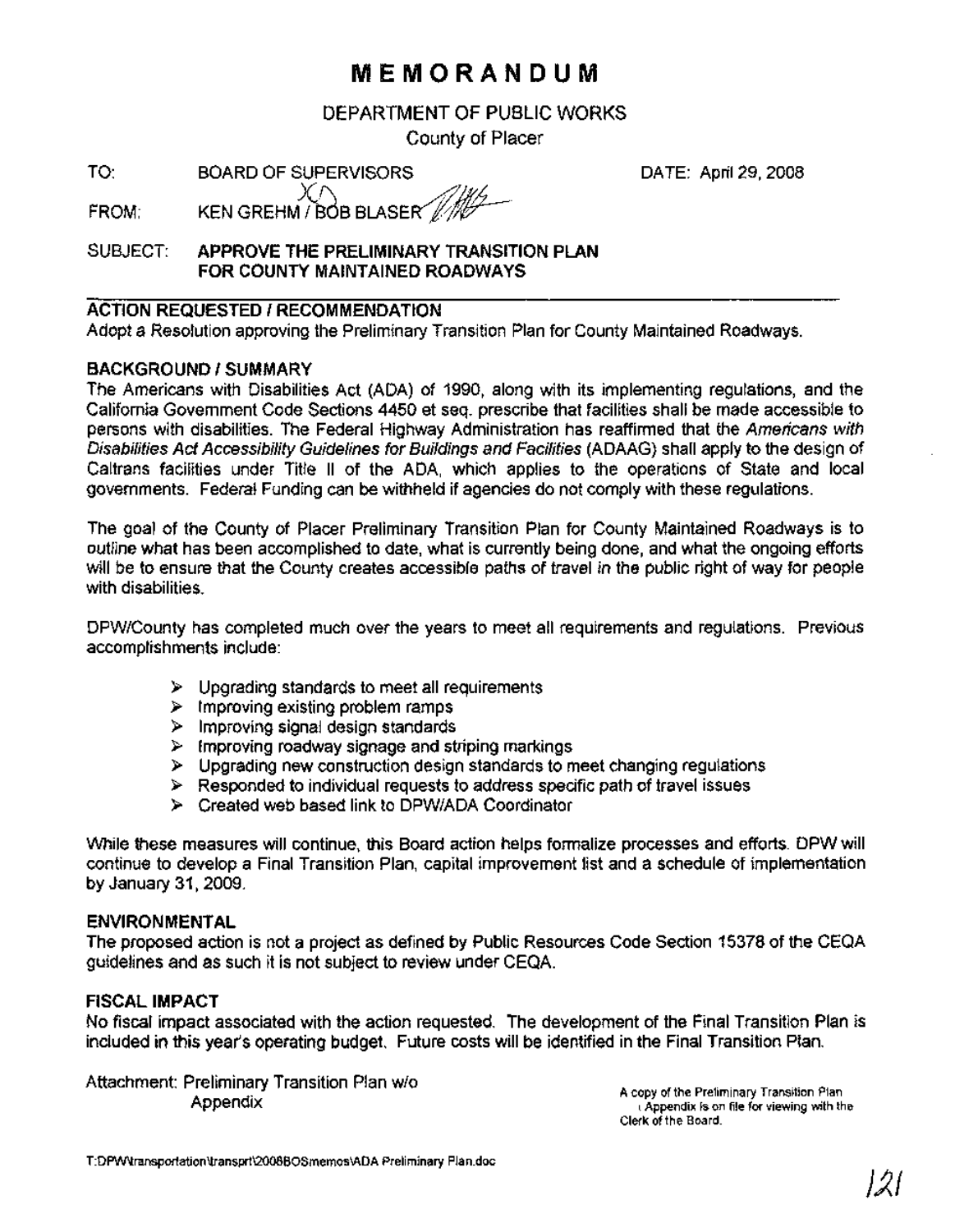# Before the Board of Supervisors County of Placer, State of California

In the matter of: ADOPT A RESOLUTION APPROVING THE PRELIMINARY TRANSITION PLAN FOR COUNTY MAINTAINED ROADWAYS.

Ord. No: .

First Reading: .

The following RESOLUTION was duly passed by the Board of Supervisors

of the County of Placer at a regular meeting held \_

by the following vote on roll call:

Ayes:

Noes:

Absent:

Signed and approved by me after its passage.

Attest: Clerk of said Board Chairman, Board of Supervisors

WHEREAS, The Americans with Disabilities Act (ADA) of 1990, along with its implementing regulations, and the California Government Code Sections 4450 et seq. prescribe that facilities shall be made accessible to persons with disabilities; and

WHEREAS, Title II indicates that a public agency must evaluate its facilities and public areas to determine whether or not they are in compliance with the nondiscrimination requirements of the ADA. Federal Funding can be withheld if agencies do not comply with these regulations; and

WHEREAS, The County of Placer is and has been committed to adhering to the requirements of the ADA.

NOW, THEREFORE, BE IT RESOLVED by the Board of Supervisors of the County of Placer, State of California, as follows:

The Placer County Board of Supervisors approve the Preliminary Transition Plan for County Maintained Roadways.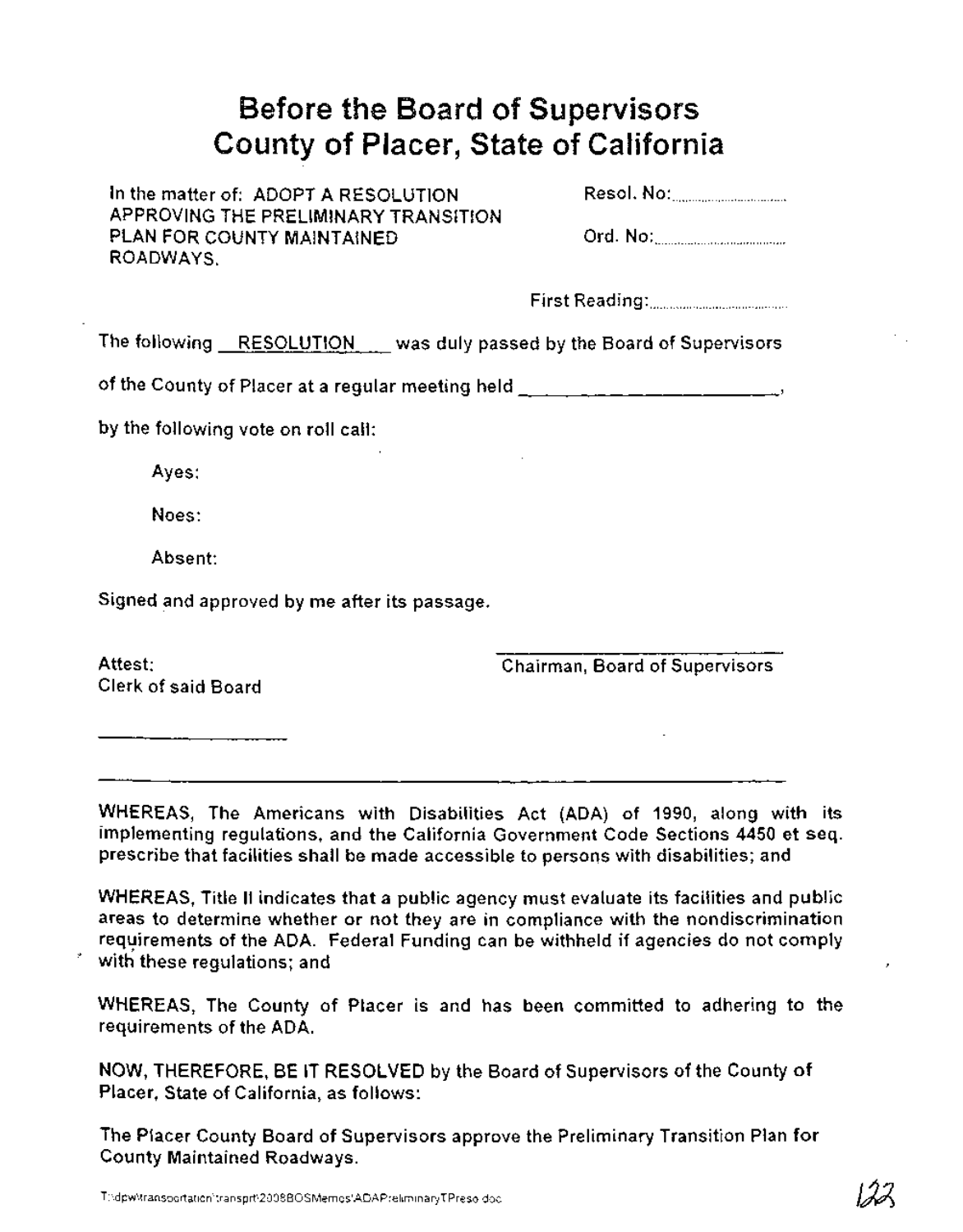# Americans with Disabilities Act

# County of Placer

# Preliminary Transition Plan

# For

# County Maintained Roadways



# Placer County Department of Public Works

April 10,2008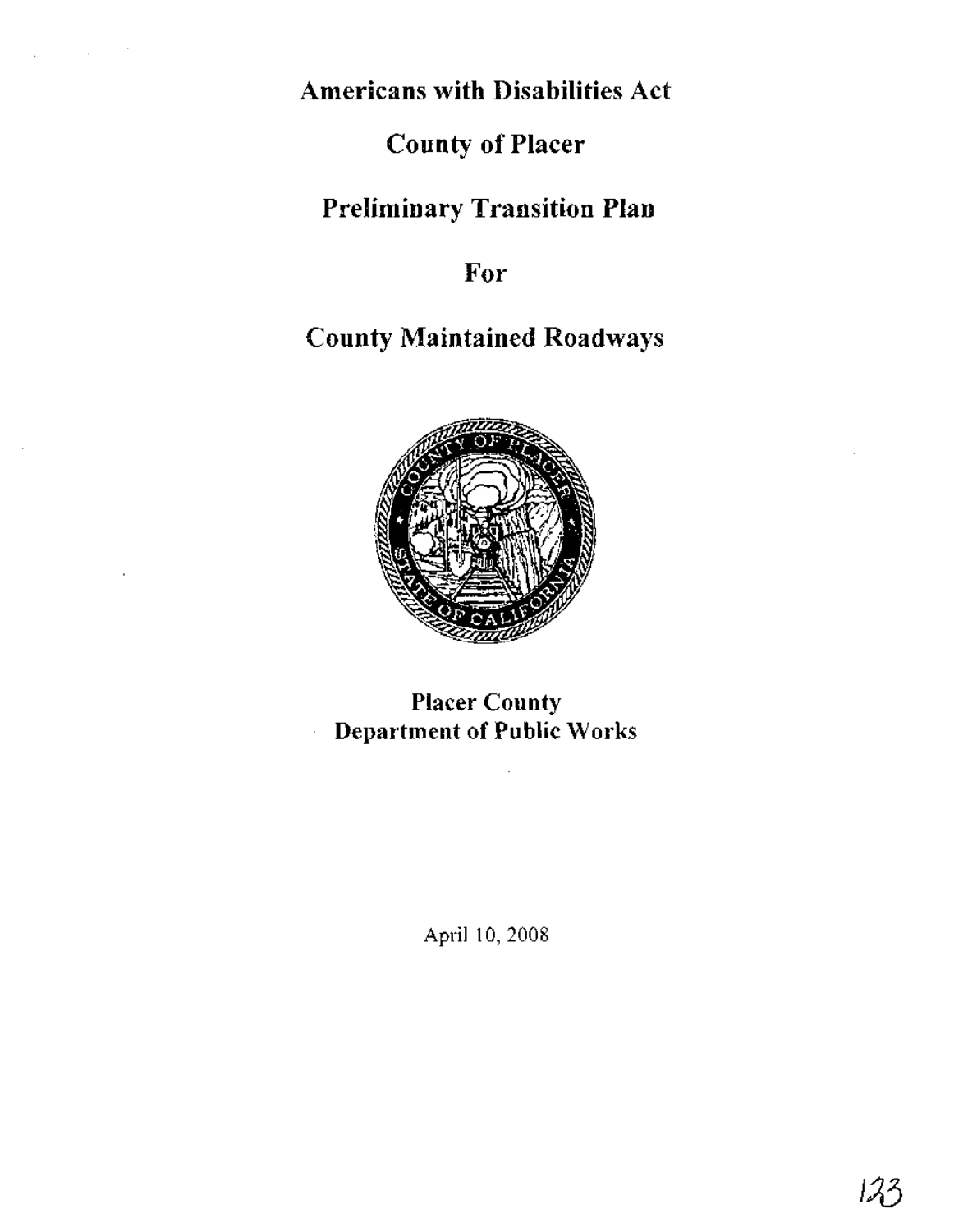# **TABLE OF CONTENTS**

 $\sim$ 

 $\cdot$ 

 $\mathcal{A}$ 

| Ĭ.    | Introduction                                     | 1              |
|-------|--------------------------------------------------|----------------|
|       | Goals and Objectives<br>Placer County Commitment | l<br>l         |
| H.    | ADA Legislative Requirements/Background          | 2              |
|       | Title I: Employment                              | $\overline{c}$ |
|       | Title II: Public Services                        | 3              |
|       | Title III: Public Accommodations                 | 3              |
|       | Title IV: Telecommunications                     |                |
|       | Title V: Miscellaneous Provisions                | $\frac{3}{3}$  |
|       | Curb Ramps                                       | 4              |
| Ш.    | County Responsibilities under the ADA            | 4              |
| IV.   | <b>Transition Plan Content</b>                   | 5              |
| V.    | <b>Self Evaluation</b>                           | 5              |
|       | Table I: Curb Ramps Main Evaluation Factors      | 5              |
|       | Table II: Summary of Current Findings            | 6              |
| VI.   | <b>Current/Future Standards</b>                  | 7              |
| VII.  | <b>Transition Plan Program Implementation</b>    | 7              |
| VIII. | Schedule                                         | 8              |
| IX.   | Responsible Individual                           | 8              |
| x.    | Appendices                                       | 8              |

 $\bar{z}$ 

 $\epsilon$ 

l,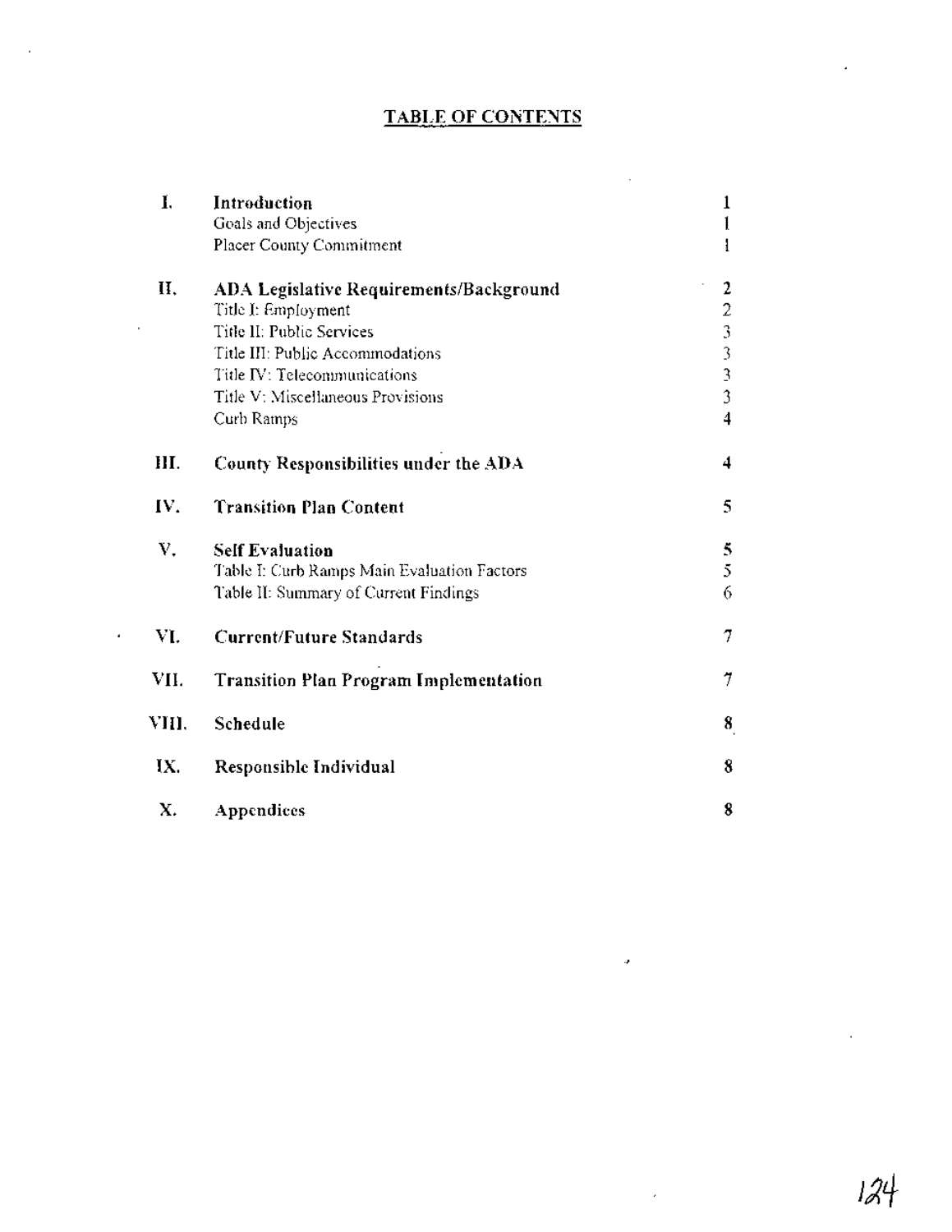### **I. INTRODUCTION**

#### **Goals and Objectives**

The Americans with Disabilities Act (ADA) of 1990, along with its implementing regulations, and the California Government Code Sections 4450 et seq. prescribe that facilities shall be made accessible to persons with disabilities. The Federal Highway Administration has reaffirmed that the *Americans with Disabilities Act Accessibility Guidelines for Buildings and Facilities* (ADAAG ) shall apply to the design of Caltrans facilities under Title II of the ADA, which applies to. the operations of State and local governments. Federal Funding can be withheld if agencies do not comply with these regulations.

The goal of the County of Placer Preliminary Transition Plan for County Maintained Roadways is to outline what has been accomplished to date, what is currently being done, and what the ongoing efforts will be to ensure that the County creates accessible paths of travel in the public right of way for people with disabilities.

To this end, DPW will continue to develop a capital improvement list and schedule of implementation by February of 2009. The County will also provide opportunities for interested persons, including individuals with disabilities or organizations representing individuals with disabilities, to participate in the development of the Transition Plan by submitting comments and making specific recommendations.

#### **Placer County Commitment**

Placer County's government has made a significant and long-term commitment to improving the accessibility of the public right of way. The Department of Public Works (DPW) has been the primary leader in these efforts, in prioritizing and funding curb ramp construction following ADA requirements.

Improvements in the public right of way can be characterized in the following ways:

- 1. Maintenance and Repair Projects and Programs
- 2. Capital Projects for Alterations
- 3. Capital Projects for New Construction
- 4. Improvements made during private land development improvement projects
- 5. Improvements made to existing roadway facilities previously constructed

Maintenance and Repair Projects and Programs: Work that specifically addresses spot areas that are limited to normal maintenance and repairs in the public right-of-way will maintain accessibility of the public right-of-way.

Capital Projects for Alterations: Work that under the ADA would be considered an alteration of existing public right-of-way will provide new and upgrade existing accessible features in the project area to meet current design standards.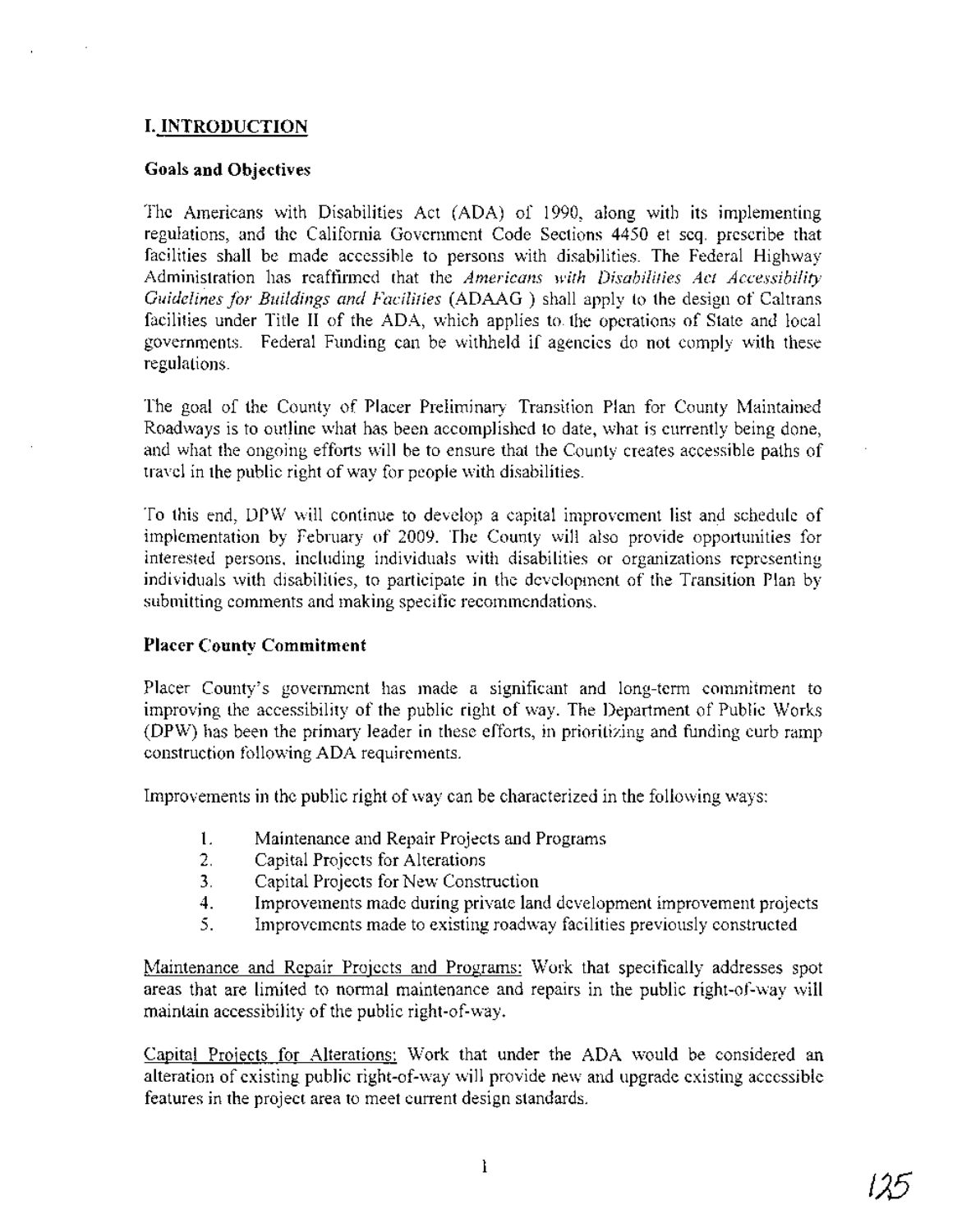Capital Projects for New Construction: Work that involves creating new public right-ofway will provide accessible features in the project area that meets current design standards.

Improvements made during private land development improvement projects: Since 1990, curb ramps have been required to be constructed to current standards in all new land development projects of the County. Changes in standards since 1990 has resulted in the existence of many curb ramps which are out of compliance.

Improvements made to existing roadway facilities previously constructed: There are roadways where improvements such as curb ramps exist that were constructed previously and do not meet current standards. Programs to upgrade these ramps to current standard have been implemented to some degree and need to be identified in the Transition Plan.

Placer County is thoroughly committed in making all sidewalk and curb ramp areas accessible to all pedestrians including those with disabilities. It is the goal to work within budget and resource constraints and complete the Transition Plan by December 31, 2008.

This update is needed not only to comply with the ADA requirements, but to also ensure that citizens can travel safely throughout the unincorporated County.

# **II. ADA LEGISLATIVE REQUIREMENTSIBACKGROUND**

The Americans with Disabilities Act (ADA), enacted on July 26, 1990, provides comprehensive civil rights protections to persons with disabilities in the areas of employment, state and local government services, transportation, telecommunications and access to public accommodations. The ADA is a companion civil rights legislation to the Civil Rights Act of 1964 and Section 504 of the Rehabilitation Act of 1973. This legislation mandates that qualified disabled individuals shall not be excluded from participation in, denied the benefit of, or be subjected to discrimination under any program or activity.

The legislative requirements of the ADA are divided into five parts, covering the following areas:

## Title I: EMPLOYMENT

Under this Title, employers, including governmental agencies, must ensure that their practices do not discriminate against persons with disabilities in the application, hiring, advancement, training, compensation, or discharge of an employee, or in other terms, conditions, and rights of employment.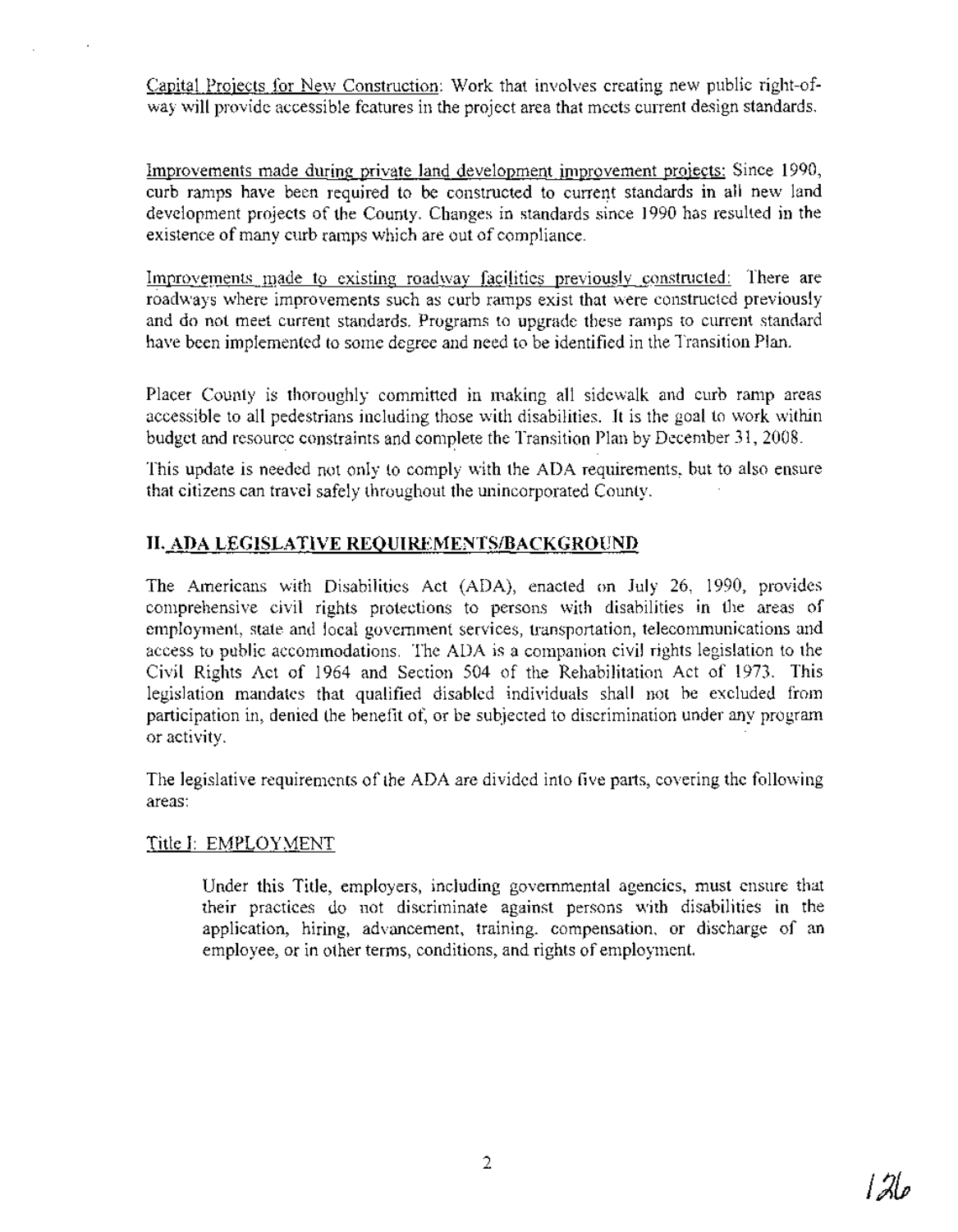#### Title II: PUBLIC SERVICES

This Title prohibits state and local governments from discriminating against persons with disabilities or from excluding participation in or denying benefits of public programs, services, or activities to persons with disabilities. Curb ramps, sidewalks, and other roadway access issues are required as part of this title. A Transition Plan is intended to outline the methods by which physical or structural changes will be made to effect the non-discrimination policies described in Title II. It is under this Title that a Transition Plan is prepared. This Preliminary Transition Plan begins the process of formalizing existing policies and practices, leading to the formal plan.

#### Title III: PUBLIC ACCOMMODATIONS

Title III requires places of public accommodation to be accessible to and usable by persons with disabilities. The term "public accommodations" as used in the definition is often misinterpreted as applying to public agencies, but the intent of the term is to refer to any privately funded and operated facility serving the public.

#### Title IV: TELECOMMUNICATIONS

 $\mathbb{R}^2$ 

This Title covers regulations regarding private telephone companies and requires common carriers offering telephone services to the public to increase the availability of interstate and intrastate telecommunications relay services to individuals with hearing and speech impairments.

#### Title V: MISCELLANEOUS PROVISIONS

This Title contains several miscellaneous regulations, including construction standards and practices, provisions for attorney's fees and technical assistance provisions.

Both the Rehabilitation Act, Section 504 (1973) and the ADA, Title II, (1990) required state and local governments receiving federal funds to do a self-evaluation of their facilities and identify barriers, which prevent individuals with disabilities from accessing public areas. While Placer County did not prepare a formal written document, staff began to implement processes, procedures and practices that accomplished the intent of the legislation.

Specifically, new construction standards and requirements were implemented to insure that new development would be compliant. In addition, all new capital projects were designed to meet the latest accessibility requirements and standards.

 $\overline{\phantom{a}}$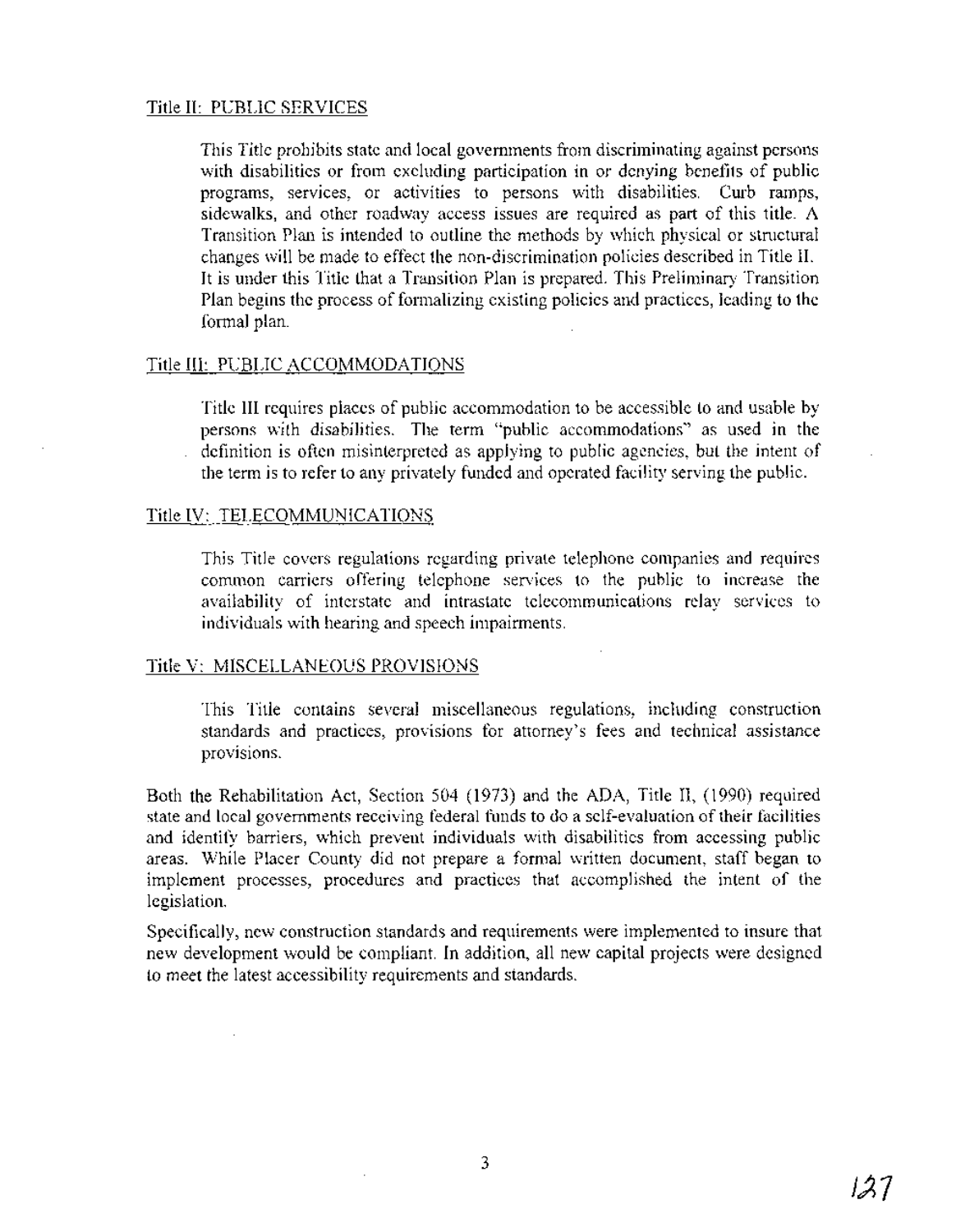### **Curb Ramps**

Outside of sidewalks and traffic signals, curb ramps are one of the most used public service .facilities of the roadways. Ramps are used by all pedestrians, including blind, disabled, and deafto safely cross roads where controlled crossings are provided. Design and construction standards for ramps have evolved and changed over time as consensus has been forged by all users. This evolving nature of the standards has made it somewhat difficult to keep current of new needs, implement new standards, as well as retrofit non compliant facilities.

## **III. COUNTY RESPONSIBILITIES UNDER THE ADA**

Placer County has various responsibilities under Title II of the ADA. Title II of the ADA is similar to Section 504 of the Rehabilitation Act of 1973, but differs in that Section 504 applies only to government agencies that receive federal financial assistance.

Title II mandates that a public agency such as Placer County operate each service, program or activity so that the service, program or activity, when viewed in its entirety, is readily accessible to and usable by individuals with disabilities. However, as described in Title 28 of the Code of Federal Regulations, Section 35.150(a) (hereafter referred to as the ADA Rules), this does not necessarily require a public agency to make each of its existing facilities accessible to and usable by individuals with disabilities. Nor does it require a public agency to take any action that would threaten or destroy the historical significance of an historic property. If the public agency can demonstrate that a modification would fundamentally alter the nature of its service, program or activity, or cause undue financial and administrative burdens, it is not required to make that particular modification.

Title II dictates that a public agency must evaluate its facilities and public areas to determine whether or not they are in compliance with the nondiscrimination requirements ofthe ADA. The regulations detailing compliance requirements were issued in July 1991. The requirements include completing a self-evaluation first to identify any areas not within compliance of the ADA standards. Next, a Transition Plan is to be prepared describing any necessary structural or physical changes needed to make all required areas accessible and compliant with ADA.

Placer County's plan as it relates to curb ramps and sidewalk accessibility on County maintained roadways per Section  $35.150(d)(2)$  of the ADA Rules will do the following:

- 1. Identify inaccessible and non-compliant curb ramps and sidewalks located in the unincorporated portion of the County on County maintained roadways; and
- 2. Develop a planning schedule and budget for making corrections and repairs; and
- 3. Develop a repair/request procedure; and
- 4. Develop a grievance process; and
- 5. Implement a public involvement process; and
- 6. Provide a periodic review of standards and procedures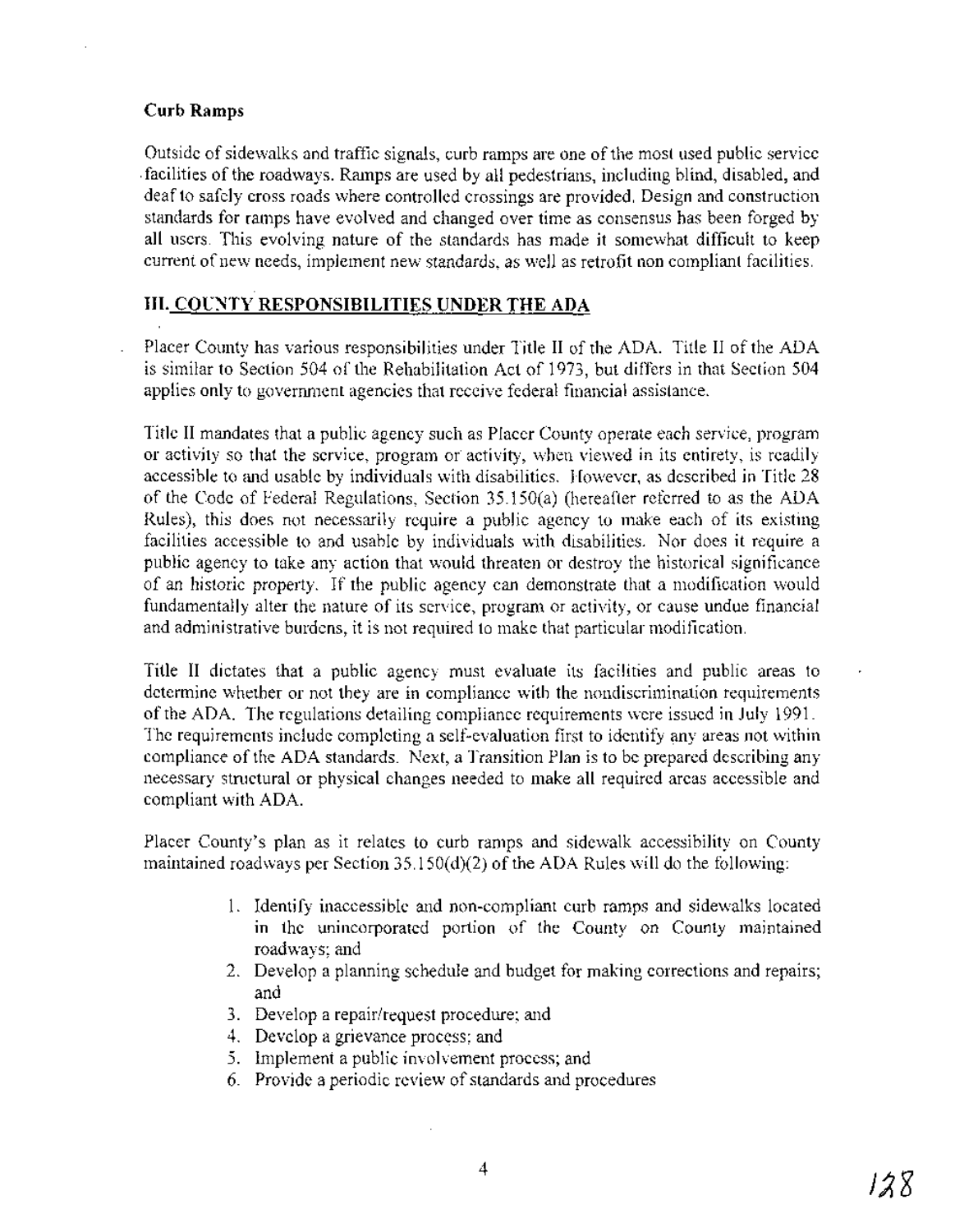# IV. TRANSITION PLAN CONTENT

A Transition Plan identifies physical obstacles in the public agency's facilities that limit the accessibility of its programs or activities to individuals with disabilities; describes in detail the methods that will be used to make the facilities accessible; specify the schedule for taking the steps necessary to achieve compliance in making the facilities accessible; and indicates the official responsible for implementation of the plan. In April, 1993, the County prepared and implemented its Transition Plan with respect to County facilities. A list of accessibility improvements to County facilities may be obtained from Dennis Salter, Architect, Facility Services, 11476 C Ave, Auburn, CA 95603.

In addition to the requirements for County facilities a public agency that has responsibility or authority over streets, roads or walkways, must also develop a transition plan to include a schedule for providing curb ramps or other sloped areas where pedestrian walks cross curbs, giving priority to walkways serving entities covered by the Act. The Department of Public Works has that responsibility.

# V. SELF EVALUATION

The Department of Public Works has begun the self-evaluation process and completed a partial survey of County maintained intersections in unincorporated Placer County. We have surveyed approximately 80% of the existing curb ramps in western Placer County, totaling 448 curb ramps.

This survey consists of gathering specific, detailed information about each curb ramp. Among other things, evaluation factors consist of checking ramp slopes and cross-slopes, detectable markings within the ramp area, ramp connections to existing sidewalks, ramp surface condition, as well as, ramp orientation to the crossing direction.

Approximately twenty pieces of data were collected for each comer or side of an intersection, including crosswalk information, curb ramp width, depth, and slope. The curb ramp surveys are maintained in a separate Microsoft Access database. The database is too large to feasibly be presented within this Preliminary Transition Plan. A sample inspection sheet is attached for reference.

Table I shows Curb Ramp Main Evaluation Factors

In evaluating the accessibility of existing curb ramps we consider the following factors:

| <b>EVALUATION FACTORS</b>   | <b>STANDARDS</b>                  |
|-----------------------------|-----------------------------------|
| Curb Ramp Slope             | Must be 8.33% or less             |
| Curb Ramp Width             | Must be 4'0" or greater           |
| Curb Ramp Cross-Slopes      | Must be 2% or less                |
| Sidewalk Cross-Slope        | Must be 2% or less                |
| Sidewalk Width              | Must be 4'0" or greater           |
| Detectable Warning Systems* | Must be present - full ramp width |

# TABLE 1- CURB RAMPS - MAIN EVALUATION FACTORS

\* *Currently under evaluation*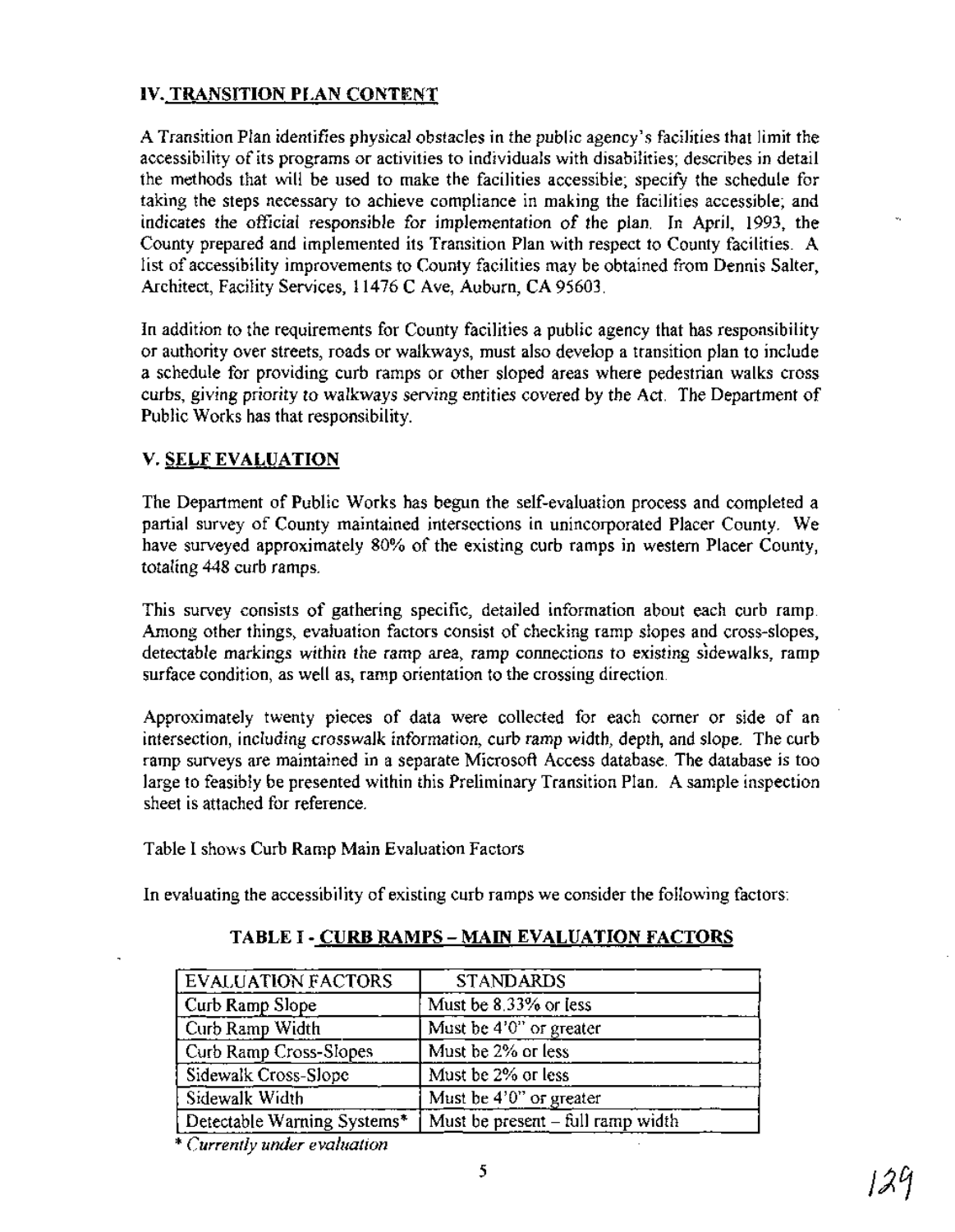Upon completion of the survey, we will characterize curb ramps in the following categories:

- 1. Ramp exists, but its geometry (cross-slope, ramp slope, size of landing, etc. is out of compliance.
- 2. Ramp exists, geometry is acceptable, but does not have tactile warning surface at the bottom of the ramp.
- 3. Fully compliant.

Table II summarizes current findings

| <b>Total Estimated Number of Ramps</b> | 750                       |                                             |
|----------------------------------------|---------------------------|---------------------------------------------|
| <b>Total Reviewed</b>                  | 448                       | % Non-Compliance<br>(Based on 448 Reviewed) |
| Percent Reviewed 60% (Estimated)       |                           |                                             |
| Ramp Slope Non-Compliance              | 104                       | 23.2%                                       |
| Ramp Width Non-Compliance              | 39                        | 8.7%                                        |
| Ramp Cross-Slope Non-Compliance        | 266                       | 59.3%                                       |
| Sidewalk Cross-Slope Non-Compliance    | 241                       | 53.3%                                       |
| Sidewalk Width Non-Compliance          | 17                        | 5.8%                                        |
| Detectable Warning Systems             | Currently under<br>review |                                             |
| Total Non-Compliant*                   | 342                       | 76.3%                                       |

# **TABLE 11- SUMMARY OF CURRENT FINDINGS**

\* *Some ramps are non-compliant in more than one criteria*

A full inventory is slated for completion by September of 2008.

After completion of the full county wide inventory, we will evaluate and prioritize the noncompliant facilities. This prioritized list will be matched against available and anticipated funding.

Once funding sources and budgets have been determined, we will identify a list of necessary improvements together with an implementation schedule. This Capital Improvement list and Implementation Plan will become part ofthe Transition Plan.

At this time it is not known exactly how many facilities are out of compliance, nor the cost associated in achieving compliance. However, assuming 440 ramps need to be modified, with an average cost of \$25,000 per ramp, the project cost would be in the neighborhood of \$10 million. Potential funding sources would be Road Fund Grants and private development funding.

ADA requires that the transition plan show a reasonable timeline to bring facilities into compliance. Not all facilities have to be modified immediately. Priorities will be established to facilitate the orderly improvement of non compliant ramps.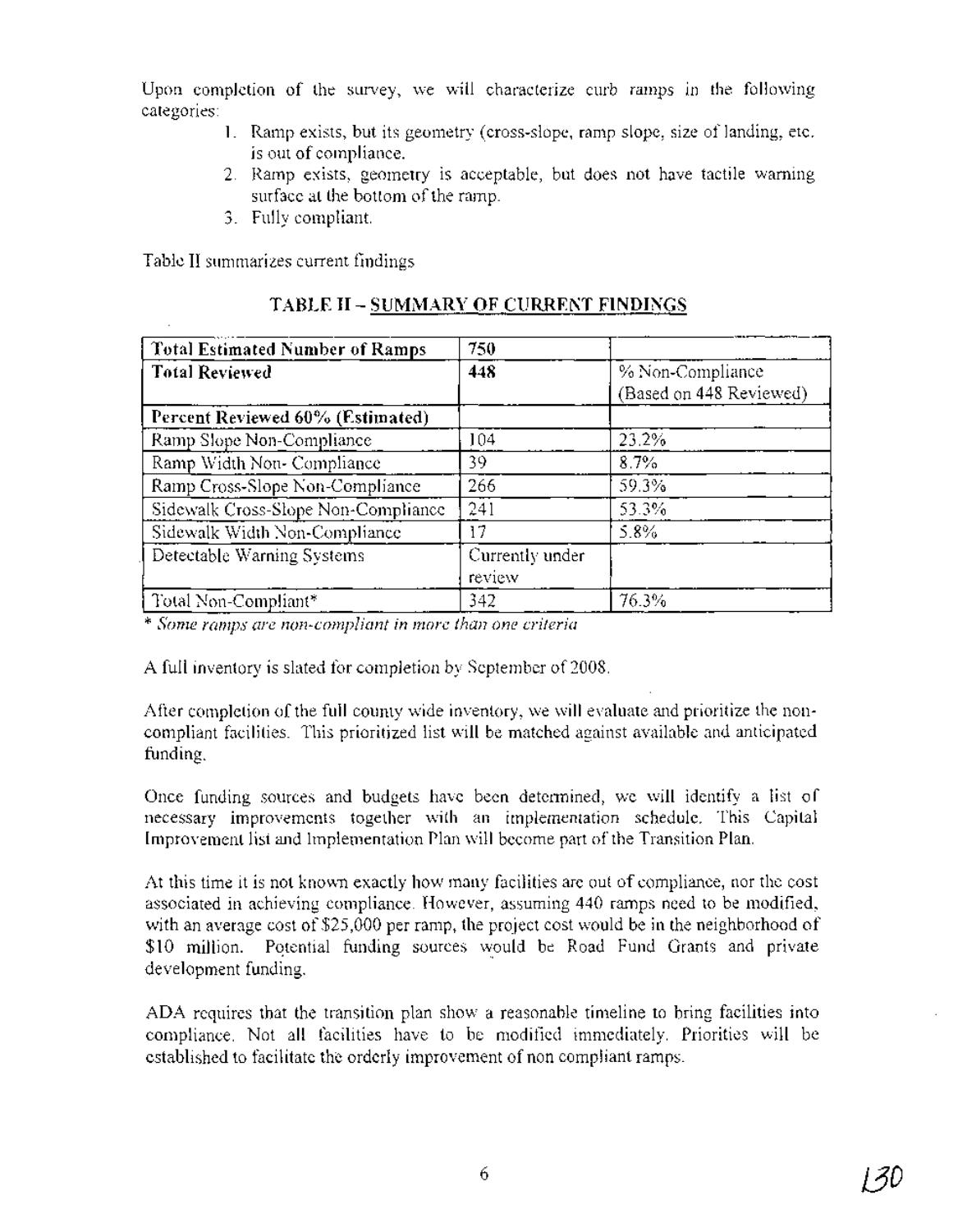In creating priorities, it is the County's intent to evaluate all areas of potential deficiency, and to make structural changes where necessary. The assigmnent of priorities is intended to facilitate public review and to address' specific concerns of the local disabled community. It must be emphasized that it is the County's intent that all individuals with disabilities be reasonably accommodated.

Whenever capital or maintenance funds are available to be committed solely to correcting pedestrian facilities, the following priority will be followed:

- 1. Known frequented routes of disabled citizens.
- 2. Facilities near heavily used public transit stops.
- 3. Facilities near essential public facilities.
- 4. Facilities near major commercial centers.
- 5. Facilities along major arterials.
- 6. Facilities along transit routes.
- 7. Facilities near neighborhood commercial development.
- 8. Facilities in residential neighborhoods.

#### **VI. CURRENT/FUTURE STANDARDS**

The County will use current the Caltrans ramp design standard (Revised Standard Plan A88A) to construct or reconstruct curb ramps. This standard is available from the Department of Public Works, on the Caltrans Website (www.dot.ca.gov/hq/esc/oe/project plans/HTM/06 plans disclaim US.htm), and is also attached for reference.

#### **VII. TRANSITION PLAN PROGRAM IMPLEMENTATION**

Placer County is thoroughly committed in making all sidewalk and curb ramp areas accessible to all pedestrians including those with disabilities. Public Works will work within' existing budgets and resource constraints and complete the Transition Plan by February of 2009.

During the development of the Transition Plan the County will continue to make necessary repairs to curb ramps and sidewalks. This has been a standard practice of the Department of Public Works, and is generally done on a request/complaint basis. Generally, these requests come from citizens with disabilities who wish -to get to shopping areas, medical facilities, bus stops, transportation, and other facilities or areas to accommodate their activities of daily living. In the Transition Plan we will develop and implement a repair/complaint procedure that formalizes the current process. When requests come into the Department of Public Works ADA Coordinator, they will be logged into a Curb Ramp Request database and will be entered by date and time received. We will also develop and implement a similar formal grievance procedure.

Public Works will make available to applicants, participants, residents, and other interested parties, information regarding the development of the Transition Plan. Public Works will also provide opportunities for interested persons, including individuals with disabilities or organizations representing individuals with disabilities, to participate in the development of the Transition Plan by submitting comments and making specific recommendations.